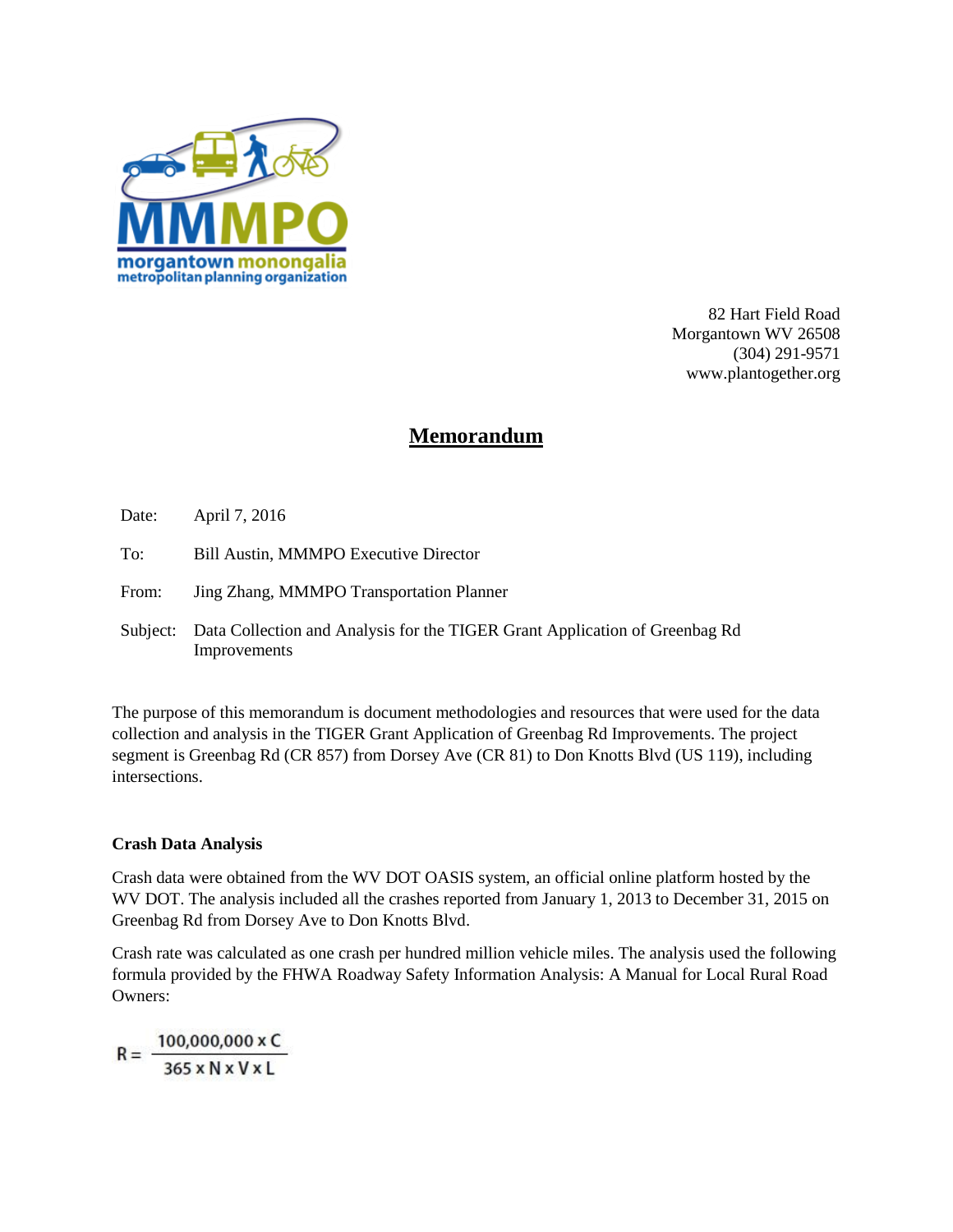Where:

 $R =$ Crash rate for the road segment expressed as crashes per 100 million vehicle-miles of travel (VMT).

- $C = Total number of crashes in the study period.$
- $N =$  Number of years of data.
- $V =$  Number of vehicles per day (both directions).
- $L =$  Length of the roadway segment in miles.

# **Daily Travel Time Saving**

The daily travel time saving is estimated by applying the peak hour time saving (AM and PM) to the ratio of the peak hour volume to the daily traffic volume in the project segment. The peak hour ratio was estimated as 0.17 and was used only for intersection delays. Delays for different turning movements at the intersection of Greenbag Rd and US 119 were average to estimate approach delays on the Greenbag Rd leg on that intersection.

The following table summarizes the intersection delays and travel time on Greenbag Rd in the project segment.

|                           |         |                           | Segment US 119 |       | Mississippi St | Dorsey Ave | <b>Total</b> | <b>Total in Minutes</b> |
|---------------------------|---------|---------------------------|----------------|-------|----------------|------------|--------------|-------------------------|
|                           |         | To Downtown (Westbound)   | 126            |       |                | 10.5       | 138          | 2.3                     |
|                           | AM Peak | To CR 73 (Westbound)      | 126            | 17.5  |                | 10.5       | 154          | 2.6                     |
|                           |         | From Downtown (Eastbound) | 126            | 28    |                | 10.5       | 165.5        | 2.8                     |
| <b>Existing Condition</b> |         | From CR 73 (Eastbound)    | 126            | 2.5   |                | 10.5       | 140          | 2.3                     |
|                           |         | To Downtown (Westbound)   | 126            | 5.5   |                | 25.5       | 157          | 2.6                     |
|                           | PM Peak | To CR 73 (Westbound)      | 126            | 131.5 |                | 25.5       | 283          | 4.7                     |
|                           |         | From Downtown (Eastbound) | 126            | 9.5   |                | 65         | 201.5        | 3.4                     |
|                           |         | From CR 73 (Eastbound)    | 126            |       |                | 65         | 194          | 3.2                     |
|                           | AM Peak | To Downtown (Westbound)   | 123            | 0.5   |                | 9.5        | 133          | 2.2                     |
|                           |         | To CR 73 (Westbound)      | 123            | 13.5  |                | 9.5        | 146          | 2.4                     |
|                           |         | From Downtown (Eastbound) | 123            |       |                |            | 139          | 2.3                     |
| <b>Improved Condition</b> |         | From CR 73 (Eastbound)    | 123            | 2.5   |                |            | 134.5        | 2.2                     |
|                           | PM Peak | To Downtown (Westbound)   | 123            |       |                | 9.5        | 135.5        | 2.3                     |
|                           |         | To CR 73 (Westbound)      | 123            | 24.5  |                | 9.5        | 157          | 2.6                     |
|                           |         | From Downtown (Eastbound) | 123            | 9.5   |                | 16         | 148.5        | 2.5                     |
|                           |         | From CR 73 (Eastbound)    | 123            |       |                | 16         | 141          | 2.4                     |

MPO staff used the following resource to estimate daily travel time saving.

# *Peak Hour Time Saving*

Peak hour time saving data from the Greenbag Rd Corridor Study technical memorandum on time saving estimate for near-term improvements. The memorandum, dated on December 15, 2014, provided estimated intersection delays, base free flow speed reduction, peak hour factor. Synchro models were used for the analysis. Turning movement counts used in the model were collected by MPO staff in the fall of 2014. The memorandum is available at the following link:

[http://plantogether.org/Appendix%20H%20Memorandum%20on%20Time%20Saving%20Estimate%20f](http://plantogether.org/Appendix%20H%20Memorandum%20on%20Time%20Saving%20Estimate%20for%20Near%20Term%20Improvements.pdf) [or%20Near%20Term%20Improvements.pdf](http://plantogether.org/Appendix%20H%20Memorandum%20on%20Time%20Saving%20Estimate%20for%20Near%20Term%20Improvements.pdf)

# *Daily Traffic Volume*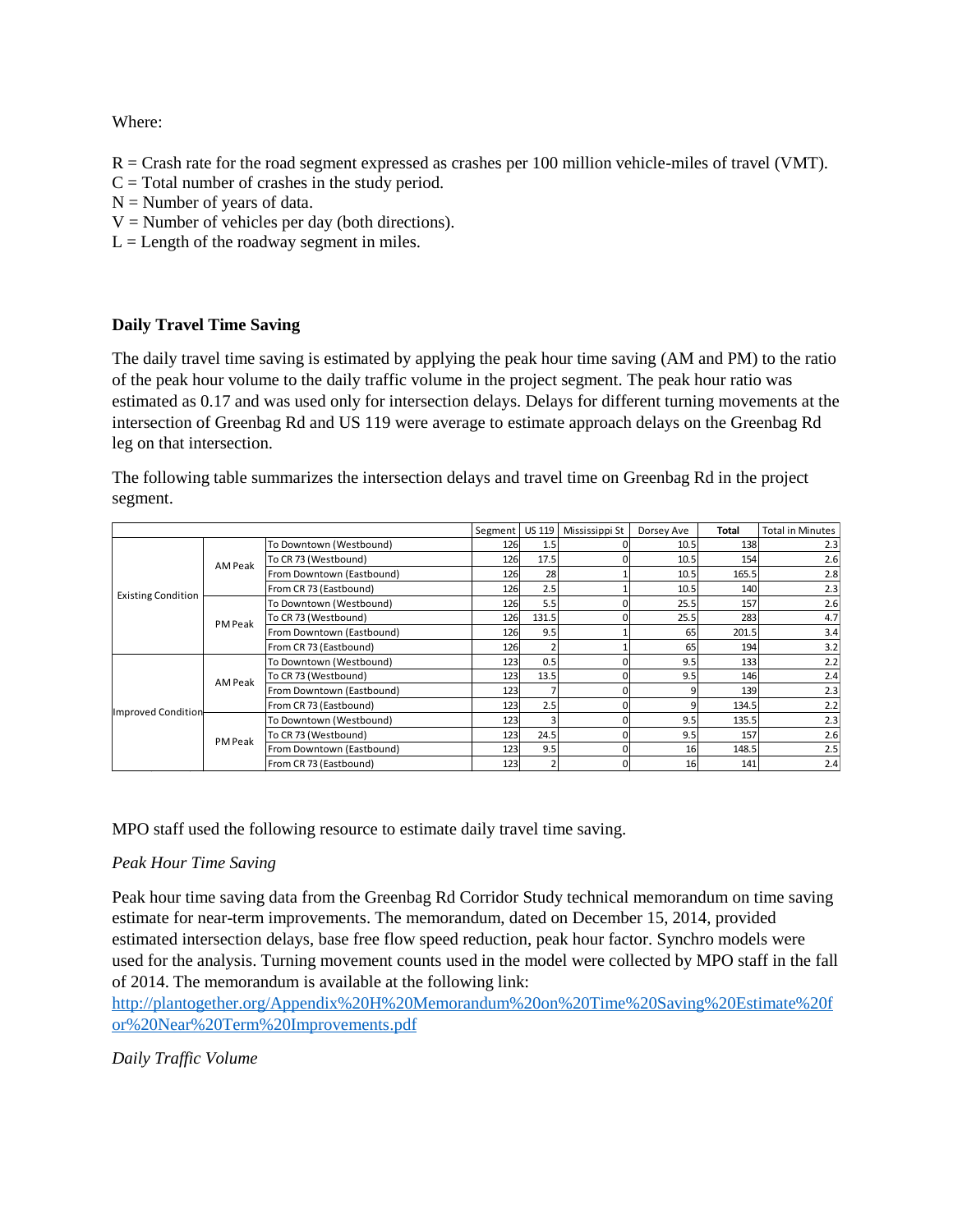The daily traffic volume at the project segment was obtained from 2014 MPO annual traffic. The count station (#3114043) was located on the Greenbag Rd between US 119 and Mall Rd.

#### **Demographic Characteristics**

The analysis used the 2010-2014 American Community Survey from the US Census of Bureau. The related census tract and block group is: West Virginia - Monongalia County - Census Tract 110 - Block Group 1.

Household and employment information were obtained from the Morgantown Monongalia MPO's Travel Demand Model. MPO Staff used the Traffic Analysis Zones (TAZ) from the Travel Demand Model for demography analysis. The MPO's TAZs are essentially consistent with census tracts and block groups in the Morgantown area. Social economic data contained in the TAZs was based on

2013 Census data and was updated for I-79 Access Study in 2016.

## **Zoning**

Zoning data was obtained from the Development Service Office of the City of Morgantown. The Zoning map was updated in 2015.

## **Truck Traffic Volume**

Truck traffic volume was collected as a part of MPO's 2014 Annual Traffic Count. The percentage of trucks utilizing the project segment of Greenbag Rd was approximately 8% in 2014.

#### **Intersection Improvement Evaluation**

MPO staff used a synchro model to evaluate the peak hour performance of two intersections. The evaluation was based two scenarios and three time periods. Intersection turning movement counts were collected in the fall of 2014. Three criteria were used: Intersection LOS, Intersection Delay, and Intersection Capacity Utilization.

| ΑM        |      | <b>Intersection LOS</b> |      |      | <b>Intersection Signal Delay</b><br>(s) |      | <b>Intersection Capacity</b><br><b>Utilization</b> |      |      |  |
|-----------|------|-------------------------|------|------|-----------------------------------------|------|----------------------------------------------------|------|------|--|
|           | 2014 | 2020                    | 2040 | 2014 | 2020                                    | 2040 | 2014                                               | 2020 | 2040 |  |
| Improved  | ֊    |                         | D    | 21   | 29                                      | 39   | 64%                                                | 70%  | 88%  |  |
| No action |      |                         |      | 25   | 81                                      | 117  | 71%                                                | 77%  | 99%  |  |

Greenbag Rd & US 119 Intersection Improvement Evaluation